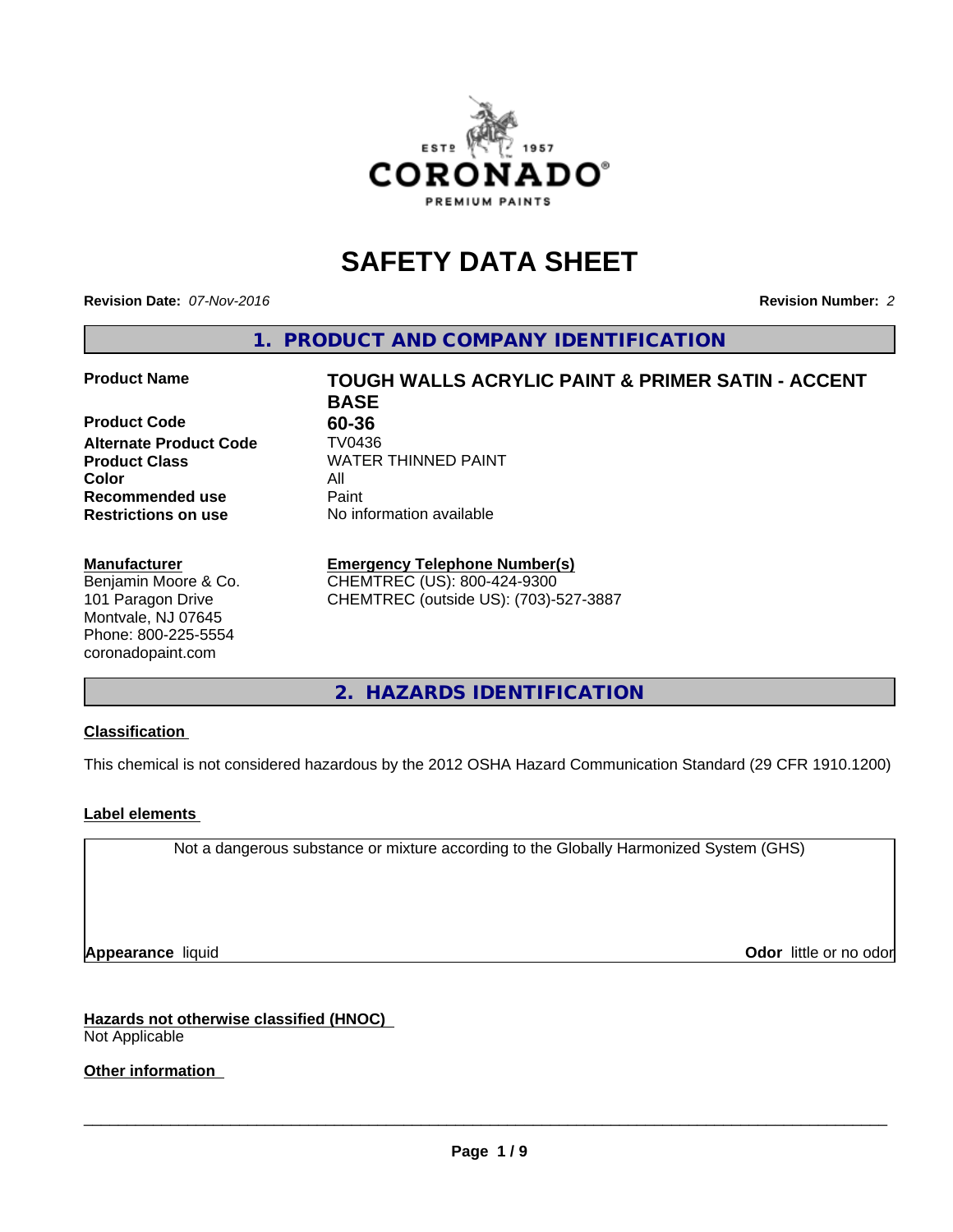No information available

## **3. COMPOSITION INFORMATION ON COMPONENTS**

\_\_\_\_\_\_\_\_\_\_\_\_\_\_\_\_\_\_\_\_\_\_\_\_\_\_\_\_\_\_\_\_\_\_\_\_\_\_\_\_\_\_\_\_\_\_\_\_\_\_\_\_\_\_\_\_\_\_\_\_\_\_\_\_\_\_\_\_\_\_\_\_\_\_\_\_\_\_\_\_\_\_\_\_\_\_\_\_\_\_\_\_\_

| <b>Chemical Name</b>                                                         | <b>CAS-No</b> | Weight % (max) |
|------------------------------------------------------------------------------|---------------|----------------|
| Kaolin                                                                       | 1332-58-7     |                |
| Limestone                                                                    | 1317-65-3     |                |
| Propanoic acid, 2-methyl-, monoester with<br>2,2,4-trimethyl-1,3-pentanediol | 25265-77-4    |                |
| Titanium dioxide                                                             | 13463-67-7    | 0.5            |
| Ammonia                                                                      | 7664-41-7     | 0.5            |
| Sodium C14-C16 olefin sulfonate                                              | 68439-57-6    | 0.5            |

|                                                                        |                    | 4. FIRST AID MEASURES                                                                                           |  |  |
|------------------------------------------------------------------------|--------------------|-----------------------------------------------------------------------------------------------------------------|--|--|
| <b>General Advice</b>                                                  |                    | No hazards which require special first aid measures.                                                            |  |  |
| <b>Eye Contact</b>                                                     | physician.         | Rinse thoroughly with plenty of water for at least 15 minutes and consult a                                     |  |  |
| <b>Skin Contact</b>                                                    | clothes and shoes. | Wash off immediately with soap and plenty of water removing all contaminated                                    |  |  |
| <b>Inhalation</b>                                                      |                    | Move to fresh air. If symptoms persist, call a physician.                                                       |  |  |
| Ingestion                                                              | if necessary.      | Clean mouth with water and afterwards drink plenty of water. Consult a physician                                |  |  |
| <b>Most Important</b><br><b>Symptoms/Effects</b>                       | None known.        |                                                                                                                 |  |  |
| <b>Notes To Physician</b>                                              |                    | Treat symptomatically.                                                                                          |  |  |
|                                                                        |                    | 5. FIRE-FIGHTING MEASURES                                                                                       |  |  |
| <b>Suitable Extinguishing Media</b>                                    |                    | Use extinguishing measures that are appropriate to local<br>circumstances and the surrounding environment.      |  |  |
| <b>Protective Equipment And Precautions For</b><br><b>Firefighters</b> |                    | As in any fire, wear self-contained breathing apparatus<br>pressure-demand, MSHA/NIOSH (approved or equivalent) |  |  |

**Specific Hazards Arising From The Chemical Closed containers may rupture if exposed to fire or** 

**Sensitivity To Mechanical Impact** No

**Sensitivity To Static Discharge** No

**Flash Point Data Flash Point (°F)**  $\qquad \qquad$  Not applicable **Flash Point (°C)**  $\qquad \qquad$  Not applicable

 $\overline{\phantom{a}}$  ,  $\overline{\phantom{a}}$  ,  $\overline{\phantom{a}}$  ,  $\overline{\phantom{a}}$  ,  $\overline{\phantom{a}}$  ,  $\overline{\phantom{a}}$  ,  $\overline{\phantom{a}}$  ,  $\overline{\phantom{a}}$  ,  $\overline{\phantom{a}}$  ,  $\overline{\phantom{a}}$  ,  $\overline{\phantom{a}}$  ,  $\overline{\phantom{a}}$  ,  $\overline{\phantom{a}}$  ,  $\overline{\phantom{a}}$  ,  $\overline{\phantom{a}}$  ,  $\overline{\phantom{a}}$ 

and full protective gear.

extreme heat.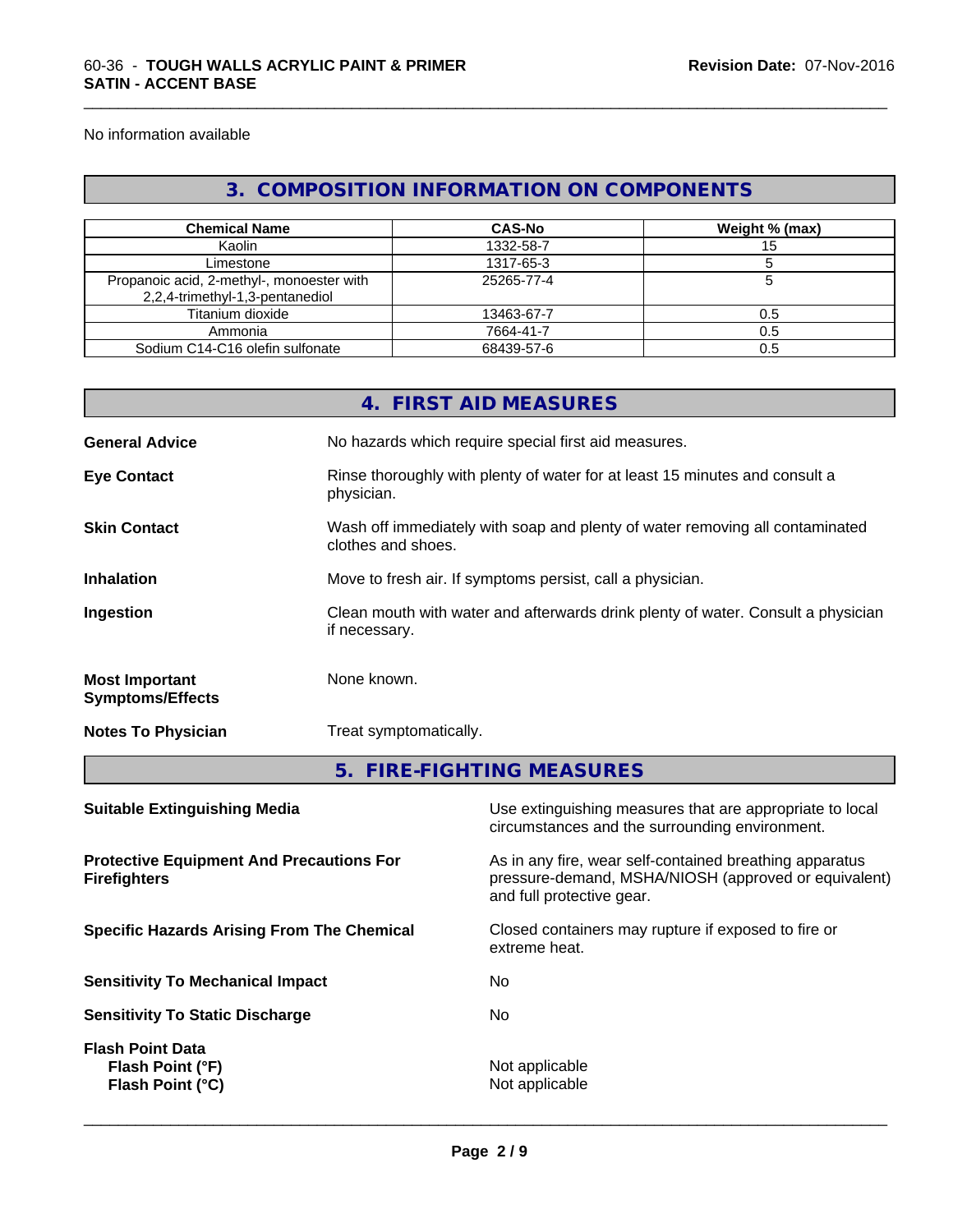|             | <b>Flash Point Method</b>                                    |                        | Not applicable                   |            |  |
|-------------|--------------------------------------------------------------|------------------------|----------------------------------|------------|--|
|             | <b>Flammability Limits In Air</b>                            |                        |                                  |            |  |
|             | <b>Lower Explosion Limit</b><br><b>Upper Explosion Limit</b> |                        | Not applicable<br>Not applicable |            |  |
| <b>NFPA</b> | Health: 1                                                    | <b>Flammability: 0</b> | <b>Instability: 0</b>            | Special: - |  |

## **NFPA Legend**

- 0 Not Hazardous
- 1 Slightly
- 2 Moderate
- 3 High
- 4 Severe

*The ratings assigned are only suggested ratings, the contractor/employer has ultimate responsibilities for NFPA ratings where this system is used.*

\_\_\_\_\_\_\_\_\_\_\_\_\_\_\_\_\_\_\_\_\_\_\_\_\_\_\_\_\_\_\_\_\_\_\_\_\_\_\_\_\_\_\_\_\_\_\_\_\_\_\_\_\_\_\_\_\_\_\_\_\_\_\_\_\_\_\_\_\_\_\_\_\_\_\_\_\_\_\_\_\_\_\_\_\_\_\_\_\_\_\_\_\_

*Additional information regarding the NFPA rating system is available from the National Fire Protection Agency (NFPA) at www.nfpa.org.*

## **6. ACCIDENTAL RELEASE MEASURES**

| <b>Personal Precautions</b>      | Avoid contact with skin, eyes and clothing. Ensure adequate ventilation.                                                                                                         |
|----------------------------------|----------------------------------------------------------------------------------------------------------------------------------------------------------------------------------|
| <b>Other Information</b>         | Prevent further leakage or spillage if safe to do so.                                                                                                                            |
| <b>Environmental Precautions</b> | See Section 12 for additional Ecological Information.                                                                                                                            |
| <b>Methods For Clean-Up</b>      | Soak up with inert absorbent material. Sweep up and shovel into suitable<br>containers for disposal.                                                                             |
|                                  | 7. HANDLING AND STORAGE                                                                                                                                                          |
| <b>Handling</b>                  | Avoid contact with skin, eyes and clothing. Avoid breathing vapors, spray mists or<br>sanding dust. In case of insufficient ventilation, wear suitable respiratory<br>equipment. |
| <b>Storage</b>                   | Keep container tightly closed. Keep out of the reach of children.                                                                                                                |
| <b>Incompatible Materials</b>    | No information available                                                                                                                                                         |
|                                  |                                                                                                                                                                                  |

**8. EXPOSURE CONTROLS / PERSONAL PROTECTION**

#### **Exposure Limits**

| <b>Chemical Name</b> | <b>ACGIH</b>              | <b>OSHA</b>                |
|----------------------|---------------------------|----------------------------|
| Kaolin               | 2 mg/m <sup>3</sup> - TWA | 15 mg/m <sup>3</sup> - TWA |
|                      |                           | $5 \text{ mg/m}^3$ - TWA   |
| Limestone            | N/E                       | 15 mg/m <sup>3</sup> - TWA |
|                      |                           | $5 \text{ mg/m}^3$ - TWA   |
| Titanium dioxide     | 10 mg/m $3$ - TWA         | $15 \text{ mg/m}^3$ - TWA  |
| Ammonia              | 25 ppm - TWA              | 50 ppm - TWA               |
|                      | 35 ppm - STEL             | $35 \text{ mg/m}^3$ - TWA  |

#### **Legend**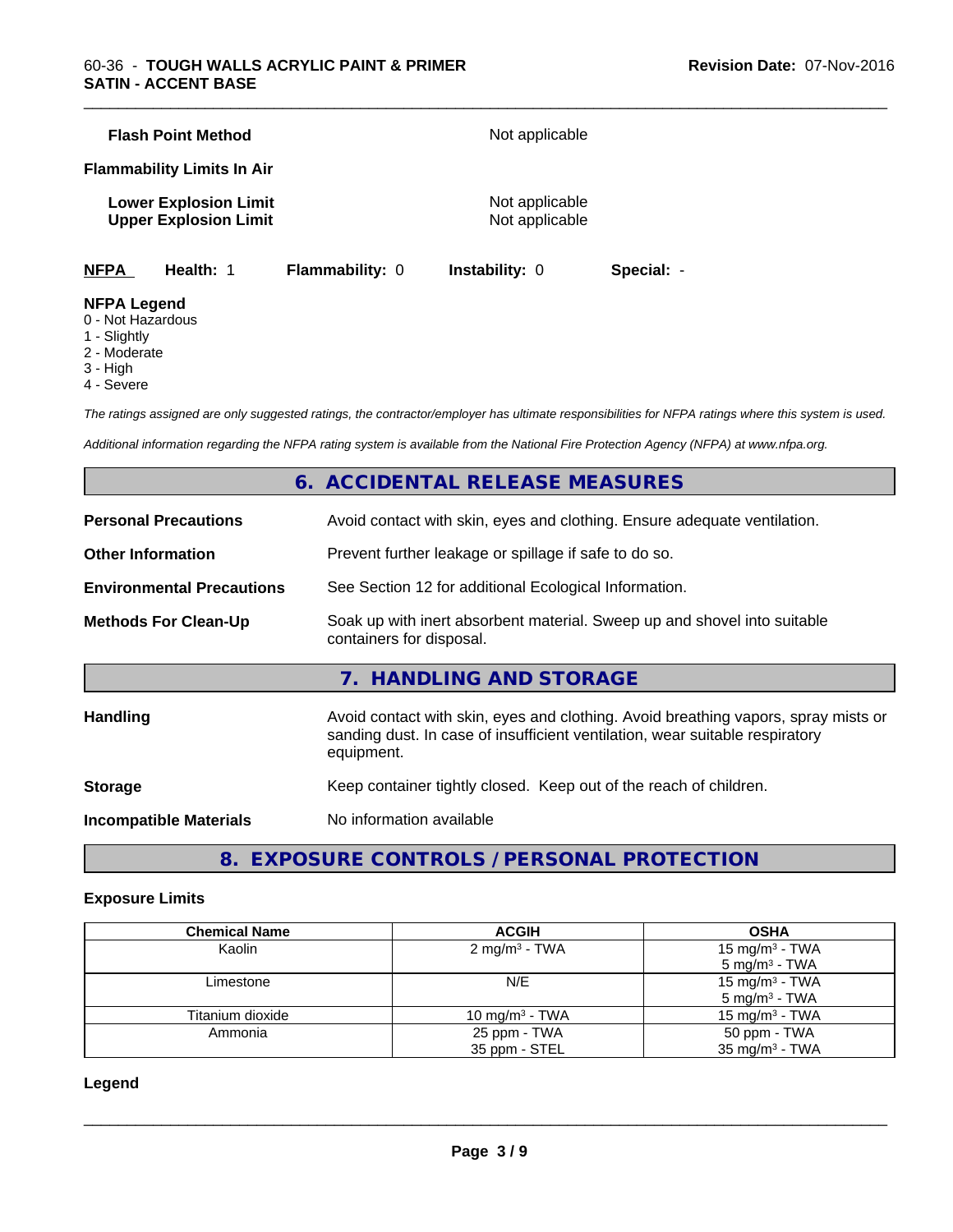#### 60-36 - **TOUGH WALLS ACRYLIC PAINT & PRIMER SATIN - ACCENT BASE**

ACGIH - American Conference of Governmental Industrial Hygienists Exposure Limits OSHA - Occupational Safety & Health Administration Exposure Limits N/E - Not Established

| <b>Engineering Measures</b>          | Ensure adequate ventilation, especially in confined areas.                                                                          |
|--------------------------------------|-------------------------------------------------------------------------------------------------------------------------------------|
| <b>Personal Protective Equipment</b> |                                                                                                                                     |
| <b>Eye/Face Protection</b>           | Safety glasses with side-shields.                                                                                                   |
| <b>Skin Protection</b>               | Protective gloves and impervious clothing.                                                                                          |
| <b>Respiratory Protection</b>        | In case of insufficient ventilation wear suitable respiratory equipment.                                                            |
| <b>Hygiene Measures</b>              | Avoid contact with skin, eyes and clothing. Remove and wash contaminated<br>clothing before re-use. Wash thoroughly after handling. |

\_\_\_\_\_\_\_\_\_\_\_\_\_\_\_\_\_\_\_\_\_\_\_\_\_\_\_\_\_\_\_\_\_\_\_\_\_\_\_\_\_\_\_\_\_\_\_\_\_\_\_\_\_\_\_\_\_\_\_\_\_\_\_\_\_\_\_\_\_\_\_\_\_\_\_\_\_\_\_\_\_\_\_\_\_\_\_\_\_\_\_\_\_

## **9. PHYSICAL AND CHEMICAL PROPERTIES**

| Appearance                                     | liquid                   |
|------------------------------------------------|--------------------------|
| Odor                                           | little or no odor        |
| <b>Odor Threshold</b>                          | No information available |
| Density (Ibs/gal)                              | $9.3 - 9.7$              |
| <b>Specific Gravity</b>                        | $1.11 - 1.16$            |
| pH                                             | No information available |
| <b>Viscosity (cps)</b>                         | No information available |
| <b>Solubility</b>                              | No information available |
| <b>Water Solubility</b>                        | No information available |
| <b>Evaporation Rate</b>                        | No information available |
| <b>Vapor Pressure</b>                          | No information available |
| <b>Vapor Density</b>                           | No information available |
| Wt. % Solids                                   | $35 - 45$                |
| <b>Vol. % Solids</b>                           | $25 - 35$                |
| Wt. % Volatiles                                | $55 - 65$                |
| Vol. % Volatiles                               | $65 - 75$                |
| <b>VOC Regulatory Limit (g/L)</b>              | < 100                    |
| <b>Boiling Point (°F)</b>                      | 212                      |
| <b>Boiling Point (°C)</b>                      | 100                      |
| <b>Freezing Point (°F)</b>                     | 32                       |
| <b>Freezing Point (°C)</b>                     | $\Omega$                 |
| Flash Point (°F)                               | Not applicable           |
| Flash Point (°C)                               | Not applicable           |
| <b>Flash Point Method</b>                      | Not applicable           |
| <b>Flammability (solid, gas)</b>               | Not applicable           |
| <b>Upper Explosion Limit</b>                   | Not applicable           |
| <b>Lower Explosion Limit</b>                   | Not applicable           |
| <b>Autoignition Temperature (°F)</b>           | No information available |
| <b>Autoignition Temperature (°C)</b>           | No information available |
| Decomposition Temperature (°F)                 | No information available |
| Decomposition Temperature (°C)                 | No information available |
| <b>Partition Coefficient (n-octanol/water)</b> | No information available |

## **10. STABILITY AND REACTIVITY**

**Reactivity Not Applicable**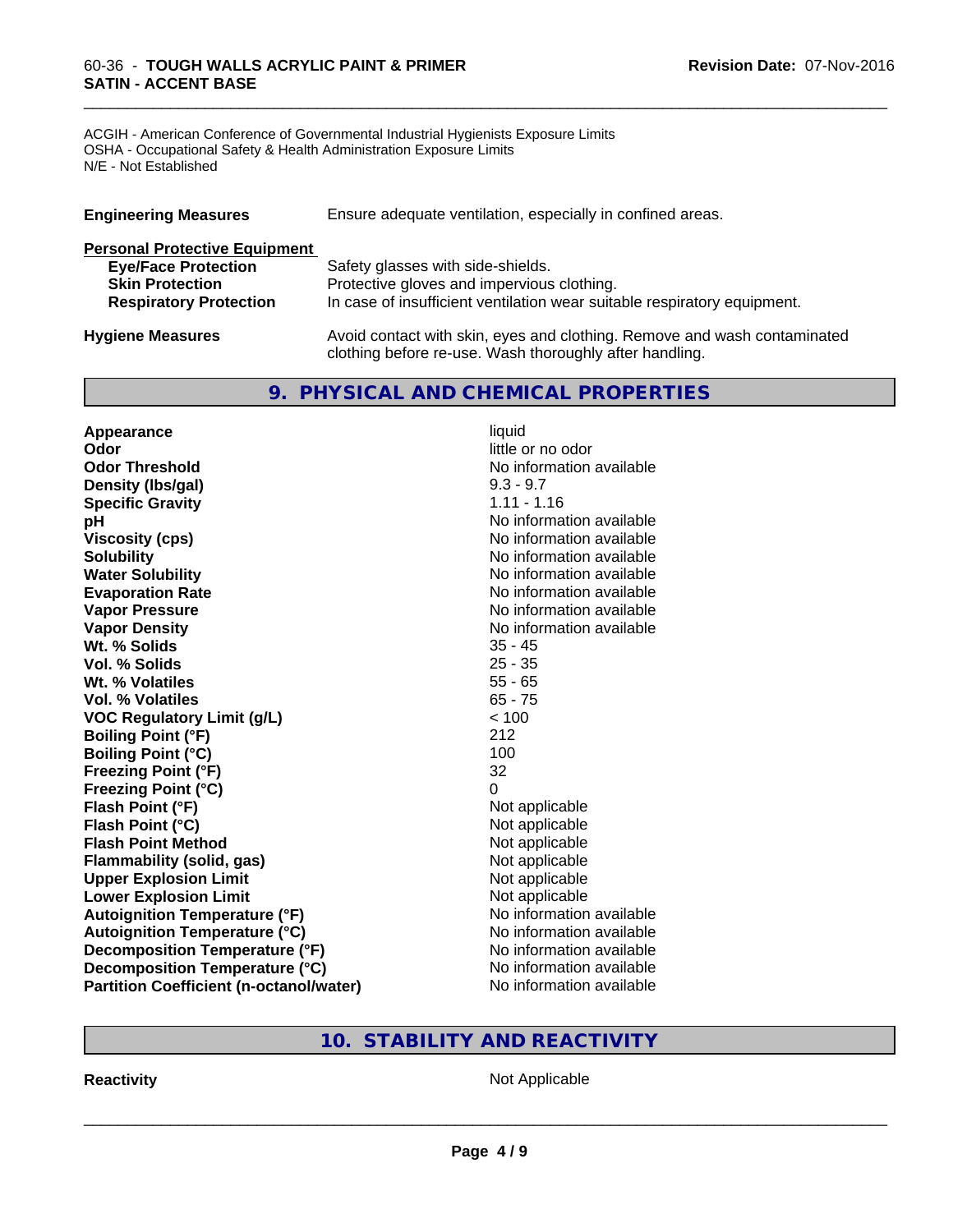| <b>Chemical Stability</b>                 | Stable under normal conditions.          |
|-------------------------------------------|------------------------------------------|
| <b>Conditions To Avoid</b>                | Prevent from freezing.                   |
| <b>Incompatible Materials</b>             | No materials to be especially mentioned. |
| <b>Hazardous Decomposition Products</b>   | None under normal use.                   |
| <b>Possibility Of Hazardous Reactions</b> | None under normal conditions of use.     |

## **11. TOXICOLOGICAL INFORMATION**

\_\_\_\_\_\_\_\_\_\_\_\_\_\_\_\_\_\_\_\_\_\_\_\_\_\_\_\_\_\_\_\_\_\_\_\_\_\_\_\_\_\_\_\_\_\_\_\_\_\_\_\_\_\_\_\_\_\_\_\_\_\_\_\_\_\_\_\_\_\_\_\_\_\_\_\_\_\_\_\_\_\_\_\_\_\_\_\_\_\_\_\_\_

| <b>Product Information</b>                                                                                                                                                                                                                                              |                                                                                                                                                                                                                                                                                                              |
|-------------------------------------------------------------------------------------------------------------------------------------------------------------------------------------------------------------------------------------------------------------------------|--------------------------------------------------------------------------------------------------------------------------------------------------------------------------------------------------------------------------------------------------------------------------------------------------------------|
| Information on likely routes of exposure                                                                                                                                                                                                                                |                                                                                                                                                                                                                                                                                                              |
| <b>Principal Routes of Exposure</b>                                                                                                                                                                                                                                     | Eye contact, skin contact and inhalation.                                                                                                                                                                                                                                                                    |
| <b>Acute Toxicity</b>                                                                                                                                                                                                                                                   |                                                                                                                                                                                                                                                                                                              |
| <b>Product Information</b>                                                                                                                                                                                                                                              | No information available                                                                                                                                                                                                                                                                                     |
| Information on toxicological effects                                                                                                                                                                                                                                    |                                                                                                                                                                                                                                                                                                              |
| <b>Symptoms</b>                                                                                                                                                                                                                                                         | No information available                                                                                                                                                                                                                                                                                     |
|                                                                                                                                                                                                                                                                         | Delayed and immediate effects as well as chronic effects from short and long-term exposure                                                                                                                                                                                                                   |
| Eye contact<br><b>Skin contact</b><br><b>Inhalation</b><br>Ingestion<br>Sensitization:                                                                                                                                                                                  | May cause slight irritation.<br>Substance may cause slight skin irritation. Prolonged or repeated contact may dry<br>skin and cause irritation.<br>May cause irritation of respiratory tract.<br>Ingestion may cause gastrointestinal irritation, nausea, vomiting and diarrhea.<br>No information available |
| <b>Neurological Effects</b><br><b>Mutagenic Effects</b><br><b>Reproductive Effects</b><br><b>Developmental Effects</b><br><b>Target Organ Effects</b><br>STOT - single exposure<br><b>STOT - repeated exposure</b><br>Other adverse effects<br><b>Aspiration Hazard</b> | No information available.<br>No information available.<br>No information available.<br>No information available.<br>No information available.<br>No information available.<br>No information available.<br>No information available.<br>No information available                                             |
| <b>Numerical measures of toxicity</b>                                                                                                                                                                                                                                   |                                                                                                                                                                                                                                                                                                              |
|                                                                                                                                                                                                                                                                         | The following values are calculated based on chapter 3.1 of the GHS document                                                                                                                                                                                                                                 |

| ATEmix (oral)                 | 229927 mg/kg |
|-------------------------------|--------------|
| <b>ATEmix (dermal)</b>        | 681247 mg/kg |
| ATEmix (inhalation-dust/mist) | 253.4 mg/L   |

## **Component**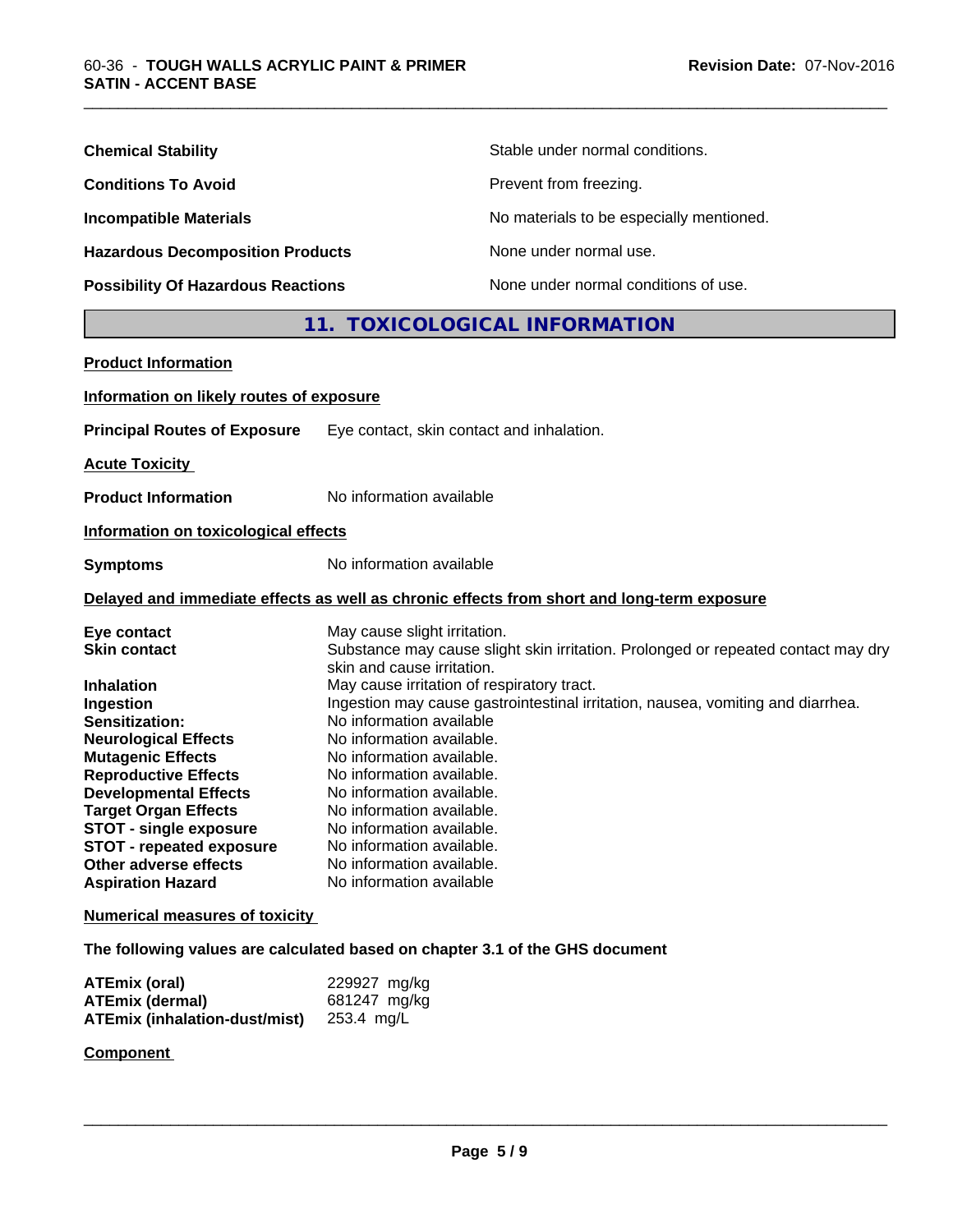Kaolin LD50 Oral: > 5000 mg/kg (Rat) Titanium dioxide LD50 Oral: > 10000 mg/kg (Rat) Ammonia LC50 Inhalation (Vapor): 2000 ppm (Rat, 4 hr.)

#### **Carcinogenicity**

*The information below indicateswhether each agency has listed any ingredient as a carcinogen:.*

| <b>Chemical Name</b> | <b>IARC</b>          | <b>NTP</b> | <b>OSHA Carcinogen</b> |
|----------------------|----------------------|------------|------------------------|
|                      | 2B<br>Possible Human |            | Listed                 |
| .<br>itanium dioxide | Carcinoɑen           |            |                        |

\_\_\_\_\_\_\_\_\_\_\_\_\_\_\_\_\_\_\_\_\_\_\_\_\_\_\_\_\_\_\_\_\_\_\_\_\_\_\_\_\_\_\_\_\_\_\_\_\_\_\_\_\_\_\_\_\_\_\_\_\_\_\_\_\_\_\_\_\_\_\_\_\_\_\_\_\_\_\_\_\_\_\_\_\_\_\_\_\_\_\_\_\_

• Although IARC has classified titanium dioxide as possibly carcinogenic to humans (2B), their summary concludes: "No significant exposure to titanium dioxide is thought to occur during the use of products in which titanium dioxide is bound to other materials, such as paint."

#### **Legend**

IARC - International Agency for Research on Cancer NTP - National Toxicity Program OSHA - Occupational Safety & Health Administration

**12. ECOLOGICAL INFORMATION**

## **Ecotoxicity Effects**

The environmental impact of this product has not been fully investigated.

#### **Product Information**

#### **Acute Toxicity to Fish**

No information available

#### **Acute Toxicity to Aquatic Invertebrates**

No information available

#### **Acute Toxicity to Aquatic Plants**

No information available

#### **Persistence / Degradability**

No information available.

#### **Bioaccumulation / Accumulation**

No information available.

#### **Mobility in Environmental Media**

No information available.

#### **Ozone**

No information available

#### **Component**

#### **Acute Toxicity to Fish**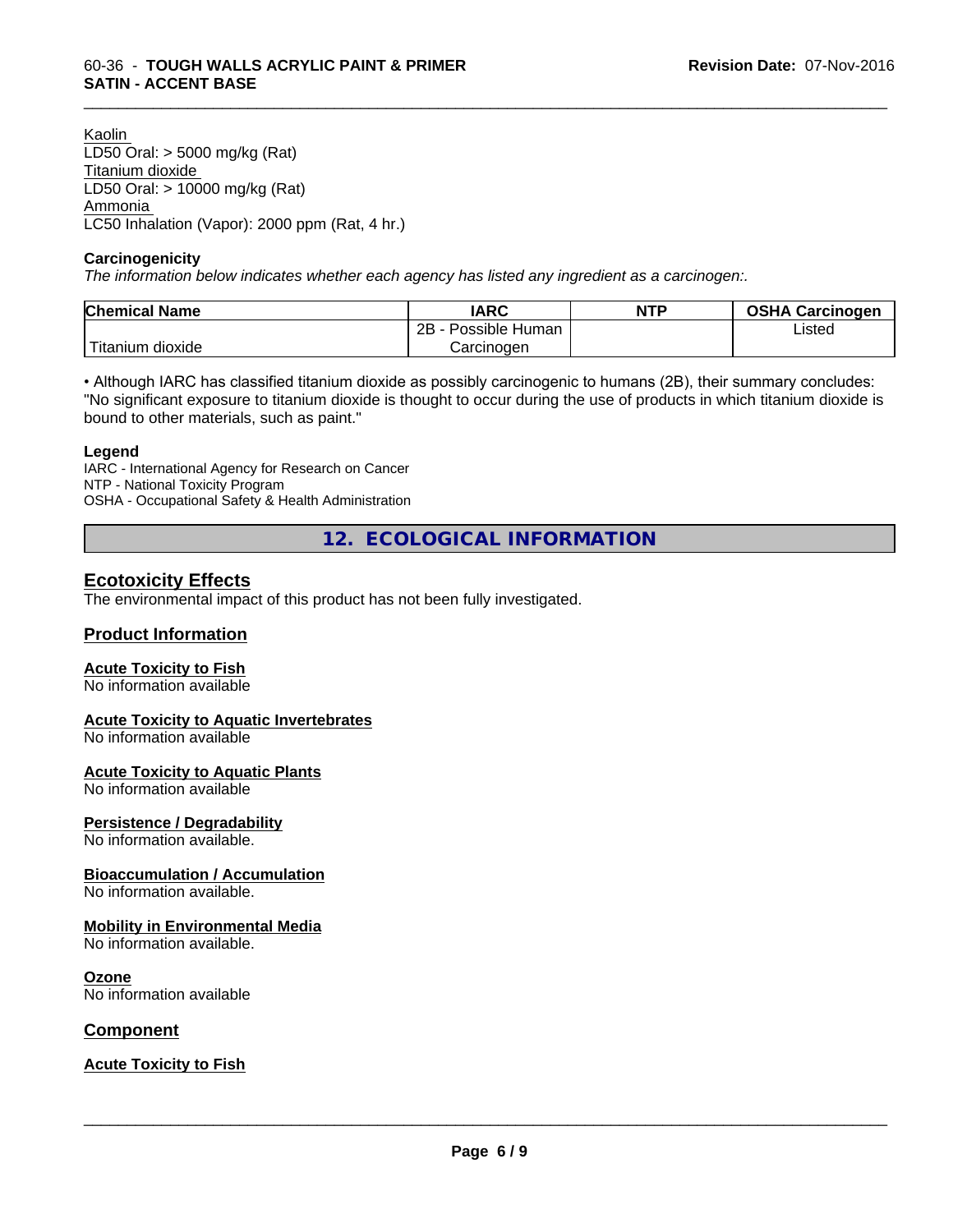#### Titanium dioxide

 $LC50:$  > 1000 mg/L (Fathead Minnow - 96 hr.)

#### **Acute Toxicity to Aquatic Invertebrates**

No information available

#### **Acute Toxicity to Aquatic Plants**

No information available

|                              | 13. DISPOSAL CONSIDERATIONS                                                                                                                                                                                               |
|------------------------------|---------------------------------------------------------------------------------------------------------------------------------------------------------------------------------------------------------------------------|
| <b>Waste Disposal Method</b> | Dispose of in accordance with federal, state, and local regulations. Local<br>requirements may vary, consult your sanitation department or state-designated<br>environmental protection agency for more disposal options. |
|                              | <b>TRANSPORT INFORMATION</b><br>14.                                                                                                                                                                                       |
| <b>DOT</b>                   | Not regulated                                                                                                                                                                                                             |
| <b>ICAO/IATA</b>             | Not regulated                                                                                                                                                                                                             |
| <b>IMDG/IMO</b>              | Not regulated                                                                                                                                                                                                             |
|                              | 15. REGULATORY INFORMATION                                                                                                                                                                                                |

\_\_\_\_\_\_\_\_\_\_\_\_\_\_\_\_\_\_\_\_\_\_\_\_\_\_\_\_\_\_\_\_\_\_\_\_\_\_\_\_\_\_\_\_\_\_\_\_\_\_\_\_\_\_\_\_\_\_\_\_\_\_\_\_\_\_\_\_\_\_\_\_\_\_\_\_\_\_\_\_\_\_\_\_\_\_\_\_\_\_\_\_\_

#### **International Inventories**

| <b>TSCA: United States</b> | Yes - All components are listed or exempt. |
|----------------------------|--------------------------------------------|
| <b>DSL: Canada</b>         | Yes - All components are listed or exempt. |

## **Federal Regulations**

#### **SARA 311/312 hazardous categorization**

| No. |
|-----|
| Nο  |
| No. |
| Nο  |
| N٥  |
|     |

#### **SARA 313**

Section 313 of Title III of the Superfund Amendments and Reauthorization Act of 1986 (SARA). This product contains a chemical or chemicals which are subject to the reporting requirements of the Act and Title 40 of the Code of Federal Regulations, Part 372:

*None*

#### **Clean Air Act,Section 112 Hazardous Air Pollutants (HAPs) (see 40 CFR 61)**

This product contains the following HAPs:

*None*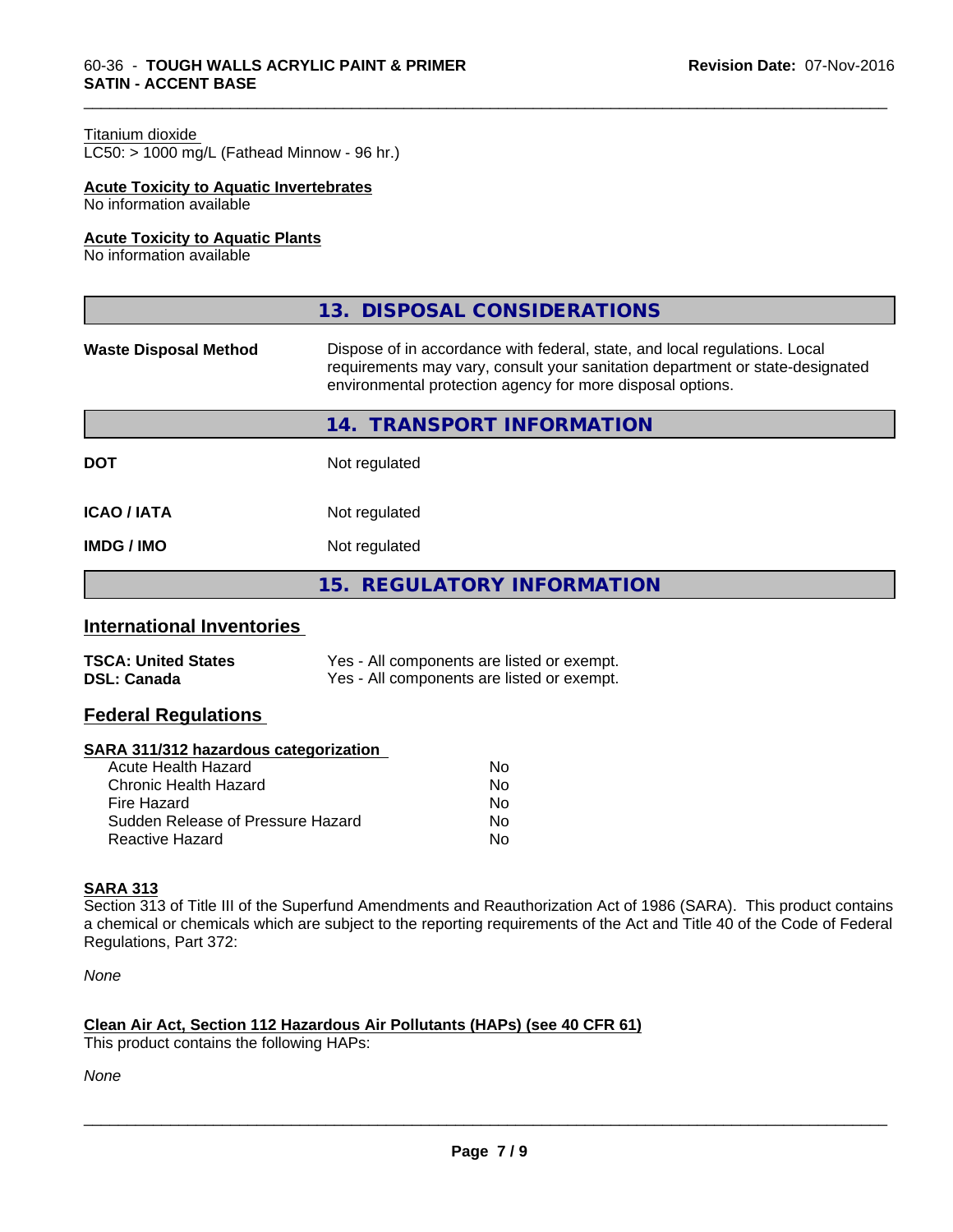### **State Regulations**

#### **California Proposition 65**

This product may contain small amounts of materials known to the state of California to cause cancer or reproductive *harm.*

\_\_\_\_\_\_\_\_\_\_\_\_\_\_\_\_\_\_\_\_\_\_\_\_\_\_\_\_\_\_\_\_\_\_\_\_\_\_\_\_\_\_\_\_\_\_\_\_\_\_\_\_\_\_\_\_\_\_\_\_\_\_\_\_\_\_\_\_\_\_\_\_\_\_\_\_\_\_\_\_\_\_\_\_\_\_\_\_\_\_\_\_\_

#### **State Right-to-Know**

| <b>Chemical Name</b> | <b>Massachusetts</b> | <b>New Jersey</b> | Pennsylvania |
|----------------------|----------------------|-------------------|--------------|
| Kaolin               |                      |                   |              |
| Limestone            |                      |                   |              |
| Titanium dioxide     |                      |                   |              |
| Ammonia              |                      |                   |              |

#### **Legend**

X - Listed

## **16. OTHER INFORMATION**

**HMIS** - **Health:** 1 **Flammability:** 0 **Reactivity:** 0 **PPE:** -

| HMIS -             | <b>Health: 1</b> | <b>Flammability: 0</b> |
|--------------------|------------------|------------------------|
| <b>HMIS Legend</b> |                  |                        |
| 0 - Minimal Hazard |                  |                        |
|                    |                  |                        |

- 1 Slight Hazard
- 2 Moderate Hazard
- 3 Serious Hazard
- 4 Severe Hazard
- Chronic Hazard
- X Consult your supervisor or S.O.P. for "Special" handling instructions.

*Note: The PPE rating has intentionally been left blank. Choose appropriate PPE that will protect employees from the hazards the material will present under the actual normal conditions of use.*

*Caution: HMISÒ ratings are based on a 0-4 rating scale, with 0 representing minimal hazards or risks, and 4 representing significant hazards or risks. Although HMISÒ ratings are not required on MSDSs under 29 CFR 1910.1200, the preparer, has chosen to provide them. HMISÒ ratings are to be used only in conjunction with a fully implemented HMISÒ program by workers who have received appropriate HMISÒ training. HMISÒ is a registered trade and service mark of the NPCA. HMISÒ materials may be purchased exclusively from J. J. Keller (800) 327-6868.*

**WARNING!** If you scrape, sand, or remove old paint, you may release lead dust. LEAD IS TOXIC. EXPOSURE TO LEAD DUST CAN CAUSE SERIOUS ILLNESS, SUCH AS BRAIN DAMAGE, ESPECIALLY IN CHILDREN. PREGNANT WOMEN SHOULD ALSO AVOID EXPOSURE.Wear a NIOSH approved respirator to control lead exposure. Clean up carefully with a HEPA vacuum and a wet mop. Before you start, find out how to protect yourself and your family by contacting the National Lead Information Hotline at 1-800-424-LEAD or log on to www.epa.gov/lead.

| <b>Prepared By</b>    | <b>Product Stewardship Department</b><br>Benjamin Moore & Co.<br>101 Paragon Drive<br>Montvale, NJ 07645<br>855-724-6802 |  |
|-----------------------|--------------------------------------------------------------------------------------------------------------------------|--|
| <b>Revision Date:</b> | 07-Nov-2016                                                                                                              |  |